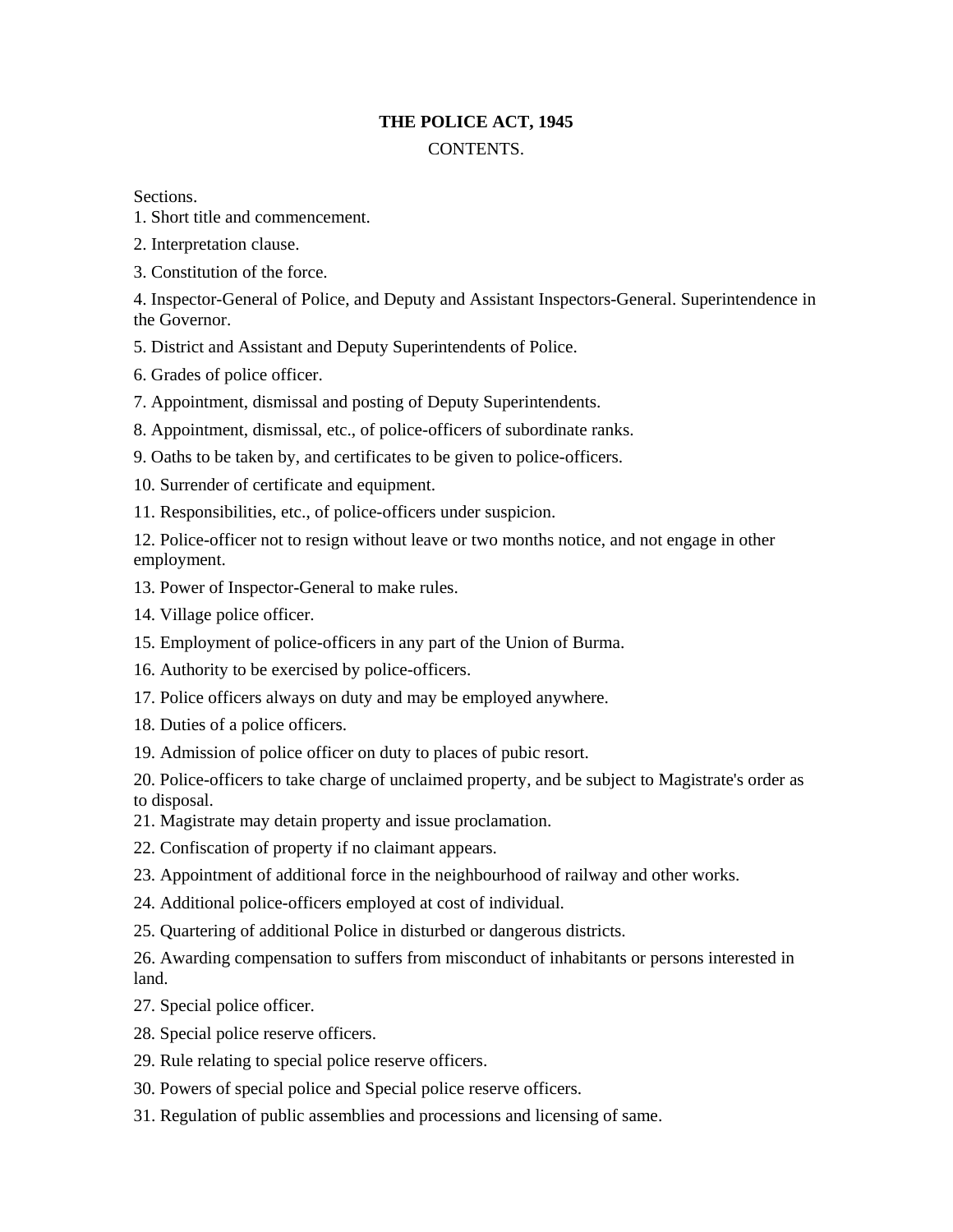- 32. Powers with regard to assemblies and processions violating conditions of license.
- 33. Police to keep order on public roads, etc.
- 34. Offence on roads and public places.
- 35. Apprehension and punishment of reputed thieves and others.
- 36. Penalty for possession of property suspected to be stolen.
- 37. Power to require security for good behaviour on conviction under section 35 or 36.
- 38. Power to give prohibition for prevention of disorder.
- 39. Unlicensed playing of mechanical music in connection with trade or business.
- 40. Penalty for begging or seeking for alms.
- 41. Removal of convicted beggars.
- 42. Penalty for failure to surrender clothing, etc.
- 43. Penalty for neglect of duty, etc.
- 44. Obtaining employment or release by false pretences.
- 45. Penalty for refusing to act as special police-officer, etc.,
- 46. Penalty for disobeying orders regarding public assemblies, processions, etc.
- 47. Penalty for contravention of section 34.
- 48. Penalty for contravention of a prohibition under section 38.
- 49. Penalty for contravention of section 39.

50. Recovery of moneys payable under section 23, 24, 25 and 26 and disposal of same when recovered.

- 51. Rewards to police as informers to form part of the revenue of the Union of Burma.
- 52. Limitation of criminal proceeding.
- 53. Notice of civil suits.
- 54. Plea that act was done under warrant.
- 55. Police-station officers to keep diary.
- 56. Power to make rules.

57. \* \* \* \* \*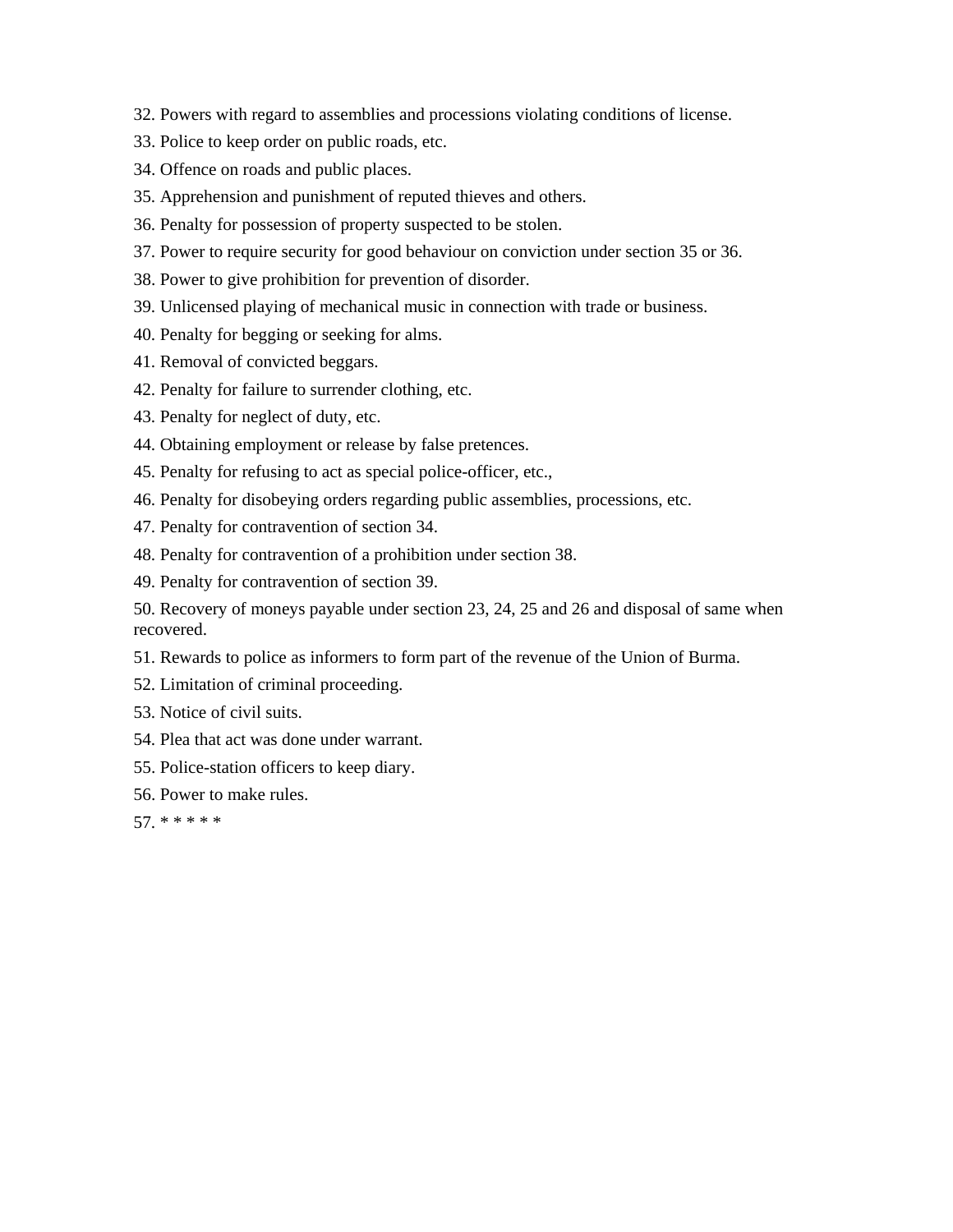## **THE POLICE ACT, 1945**

#### [BURMA ACT VI, 1945.] (19th March 1946.)

'WHEREAS it is expedient to amend and re-enact the law relating to the police in order to make it a more efficient instrument for the prevention and detection of crime; \* \* \* 2 It is hereby enacted as follows: —

#### CHAPTER I.

## PRELIMINARY.

1. (1) This Act may be called the Police Act, 1945.

(2) It shall come into force on such date as the President of the Union may, by notification, direct  $3 \cdot$ 

Provided that the President of the Union max', by notification, direct that all or any of the provisions of this Act shall not apply to any local area specified in the notification:

## \*\*\* FOOT NOTE

1. Published in Home Department Notification No. 107, dated the 14th August 1945.

2. Omitted by the Union of Burma (Adaptation of Laws) Order, 1948.

3. The Act has been applied to the whole of the Tenasserim area, Sec Home Dept. Notification No. 303, dated the 19th March 1946. Section 34 has been extended to certain towns and local areas, See same Dept. Notification No. 422, dated the 22nd May 1947.

Provided further that the provisions of sections 35 to 41, inclusive, shall extend only to those towns or other local areas to which these sections or any of them are specially extended by the President of the Union by notification 1

2. In this Act, unless there is anything repugnant in the subject or context,—

(i) the word "police" shall include all persons who shall be enrolled under this Act;

(ii) the words "general police-district" shall mean the Union of Burma except any place to which this Act does not extend;

(iii) the word "cattle" shall, besides horned cattle, include elephants, camels, horses, asses, mules, sheep, goats and swine;

(iv) the words "District Superintendent" and "District Superintendent of "Police" shall include any Assistant or Deputy Superintendent of Police or other person appointed by general or special order of the President of the Union to perform all or any of the duties of a District Superintendent of Police in any district ;

(v) the word "property" shall include any moveable property, money or valuable security ; and

(vi) references to the subordinate ranks of the police shall be construed as references to members of the police below the rank of Deputy Superintendent.

## CHAPTER II.

## CONSTITUTION AND REGULATION OF THE POLICE

3. The entire police establishment, except the police Establishment constituted under the Rangoon Police Act, shall, for the purposes of this Act, be deemed to be one police-force, and shall be formally enrolled; and shall consist of such number of officers and men, and shall (subject to the provisions of section 6) be constituted in such manner, and the members of such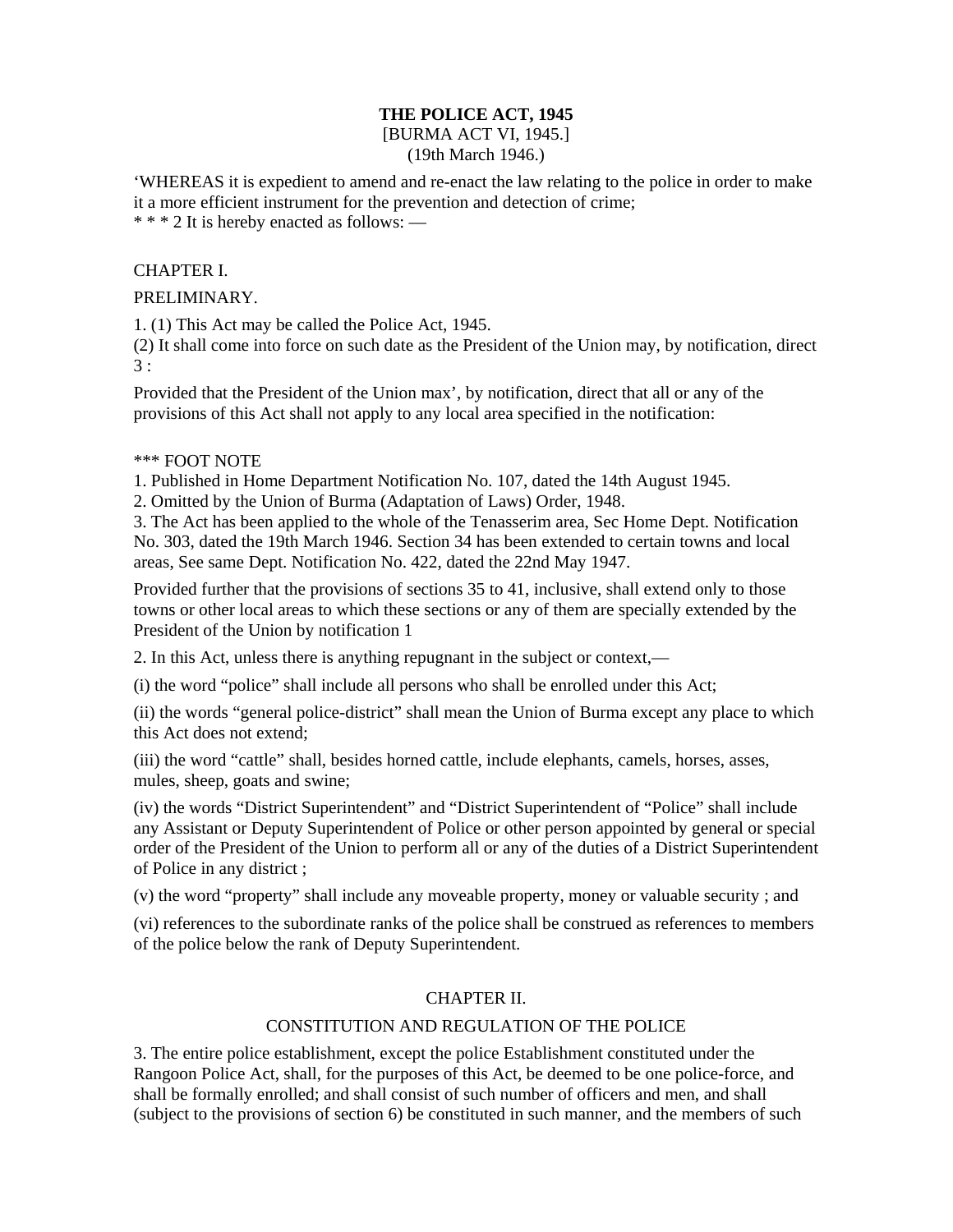force shall receive such pay, as shall from time to time be ordered by the President of the Union  $*** 2.$ 

4. (1) The superintendence and administration of the police throughout the general police-district shall, subject to the control of the President of the Union, \* \* \* 2 be vested in an officer to be styled the Inspector-General of Police.

(2) The President of the Union may appoint so many Deputy Inspectors-General of Police and Assistant Inspectors-General of Police as he may deem fit, to assist the Inspector-General in the superintendence and administration of the Police. Such Deputy and Assistant Inspectors-General shall be subordinate to and under the control of the Inspector-General, and shall exercise and discharge such duties, powers and functions as the President of the Union may, by order, vest in or impose upon them.

5. (1) The administration of the police of each district shall be vested in a District Superintendent of Police, who shall be solely responsible for the administration of the police-force of the district, but in matters affecting the responsibility of the District Magistrate for the peace and good order of the district shall be subject to the control of the District Magistrate.

#### \*\*\*FOOT NOTE

1. For a list of towns and local areas to which sections 35 to 41 have been extended, See Home Dept. Notification No. 421, dated the 22nd May 1947.

2. Deleted by the Union of Burma (Adaptation of Laws) Order, 1948.

(2) If any difference of opinion arises between the District Magistrate and the District Superintendent of Police as to whether any matter is or is not a matter affecting the responsibility of the District Magistrate for the peace and good order of the District, the dispute shall be referred by the District Magistrate to the President of the Union, whose decision thereon shall be final.

(3) The President of the Union may appoint in any district one or more Assistant or Deputy Superintendents of Police, as he may deem fit, to assist the District Superintendent of Police in the exercise and discharge of his duties, powers and functions. Such Assistant or Deputy Superintendents shall exercise and discharge such of the duties, powers and functions of the District Superintendent of Police as may be conferred or imposed upon them by general or special order of the Inspector-General, and they shall be subordinate to and under the control of the District Superintendent.

(4) Nothing in this section shall be deemed to authorize the District Magistrate to exercise any control over the internal management and discipline of the police-force.

6. (1) There shall be the following grades of police-officers subordinate to District Superintendents, Assistant Superintendents and Deputy Superintendents, namely

(i) Inspectors;

- (ii) Sub-Inspectors;
- (iii) Station-writers;
- (iv) Head Constables;
- (v) Constables.

(2) Each grade of officer mentioned in the list in sub-section (1) shall be of a lower grade than the grade mentioned immediately above it, and shall be subordinate to the grades above it in the said list.

7. (1) The appointment and promotion of Deputy Superintendents of Police shall be made by the President of the Union, who may at any time suspend, reduce, remove or dismiss any Deputy Superintendent whom he thinks remiss or negligent in the discharge of his duty or unfit for the same.

(2) The posting of Deputy Superintendents of Police shall be made by the Inspector-General,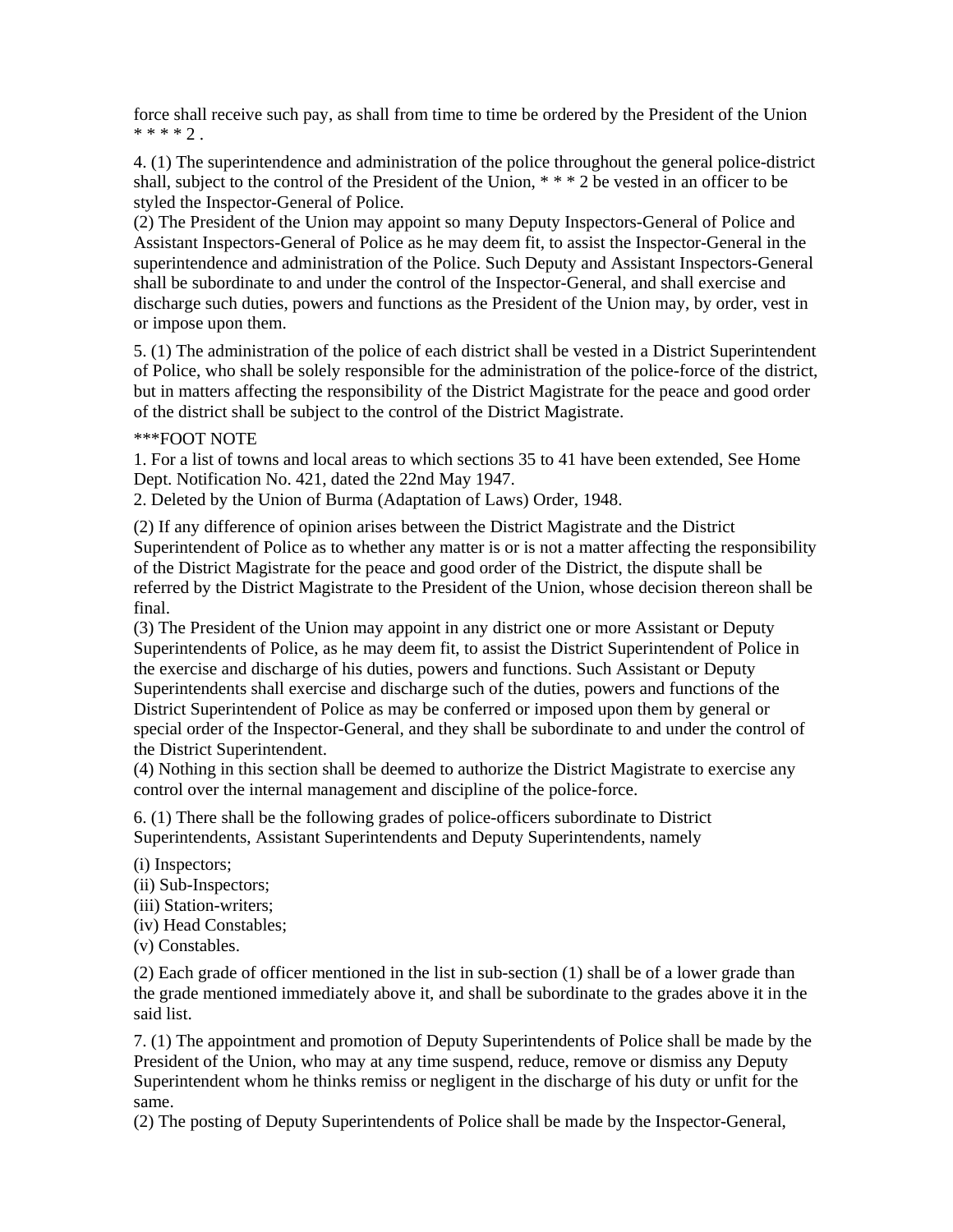subject to the control of the President of the Union.

(8) (1) Subject to the control of the President of the Union, the appointment, promotion and posting of all police-officers of the subordinate ranks shall be made by the Inspector-General, and he may at any time suspend, reduce, remove or dismiss any such police-officer whom he thinks remiss or negligent in the discharge of his duty or unfit for the same; or may award to any such police-officer who discharges his duty in a careless or negligent manner, or who by any act of his own shall render himself unfit for the discharge thereof, any one or more of the punishments prescribed by rules made under the provisions of sub-section (2).

(2) Subject to the previous approval of the President of the Union the Inspector-General may make rules ; —

(a) prescribing the punishments which may be awarded to a police-officer of the subordinate ranks under sub-section (1);

(b) delegating his powers under sub-section (1), in respect of police-officers of such rank or ranks as may be prescribed, to any police-officer not below the rank of Inspector;

(c) prescribing the procedure to be followed in inquiries into the conduct of police-officers of the subordinate ranks;

(d) prescribing the cases in which and the authorities to whom a police-officer of the subordinate ranks shall be entitled to appeal from an order which is to his disadvantage:

Provided that no such officer shall be entitled to more than one appeal respect of the same Order.

9. Every police-officer appointed under this Act shall make and subscribe an oath according to the form set out in Schedule I to this Act, and shall receive on his appointment a certificate in the form set out in Schedule II under the seal of the Inspector-General, or such other officer as the Inspector-General may appoint in this behalf, by virtue of which the person holding such certificate shall be vested with the powers, functions and privileges of a police-officer. Such certificate shall cease to have effect whenever the person named in it ceases for any reason to be a police-officer.

10. Every person who ceases to be a police-officer shall forthwith deliver up to the District Superintendent of the district in which he is serving at the time when he so ceases to be a policeofficer the certificate granted to him under section 9 and the clothing, accoutrements, appointments and other articles which have been supplied to him for the execution of his duty.

11. A police-officer shall not by reason of being suspended from office cease to be a policeofficer. During the term of such suspension the powers, functions and privileges vested in him as a police-officer shall be in abeyance, but be shall continue subject to the same responsibilities, discipline and penalties as if he had not been suspended.

12. (1) No police-officer shall be at liberty to withdraw himself from the ¬duties of his office, unless expressly allowed to do so by the District Superintendent or by some other officer authorized by the District Superintendent to grant such permission, or, without the leave of the District Superintendent, to resign his office, unless he shall have served continuously for at least eighteen months in the police-force in the Union of Burma and unless he shall have given to the District Superintendent notice in writing, for a period of not less than two months, of his intention to resign.

(2) No police-officer shall engage in any employment or office whatever other than his duties under this Act, unless expressly permitted to do so in writing by the Inspector-General.

13. The Inspector-General of Police may, from time to time, subject to the approval of the President of the Union, frame such order and rules as he shall deem expedient relative to the organization, classification and distribution of the police-force, the places at which the members of the force shall reside, and the particular services to be performed by them; their inspection, the description of arms, accoutrements and other necessaries to be furnished to them; the collecting and communicating by them of intelligence and information ; and all such other orders and rules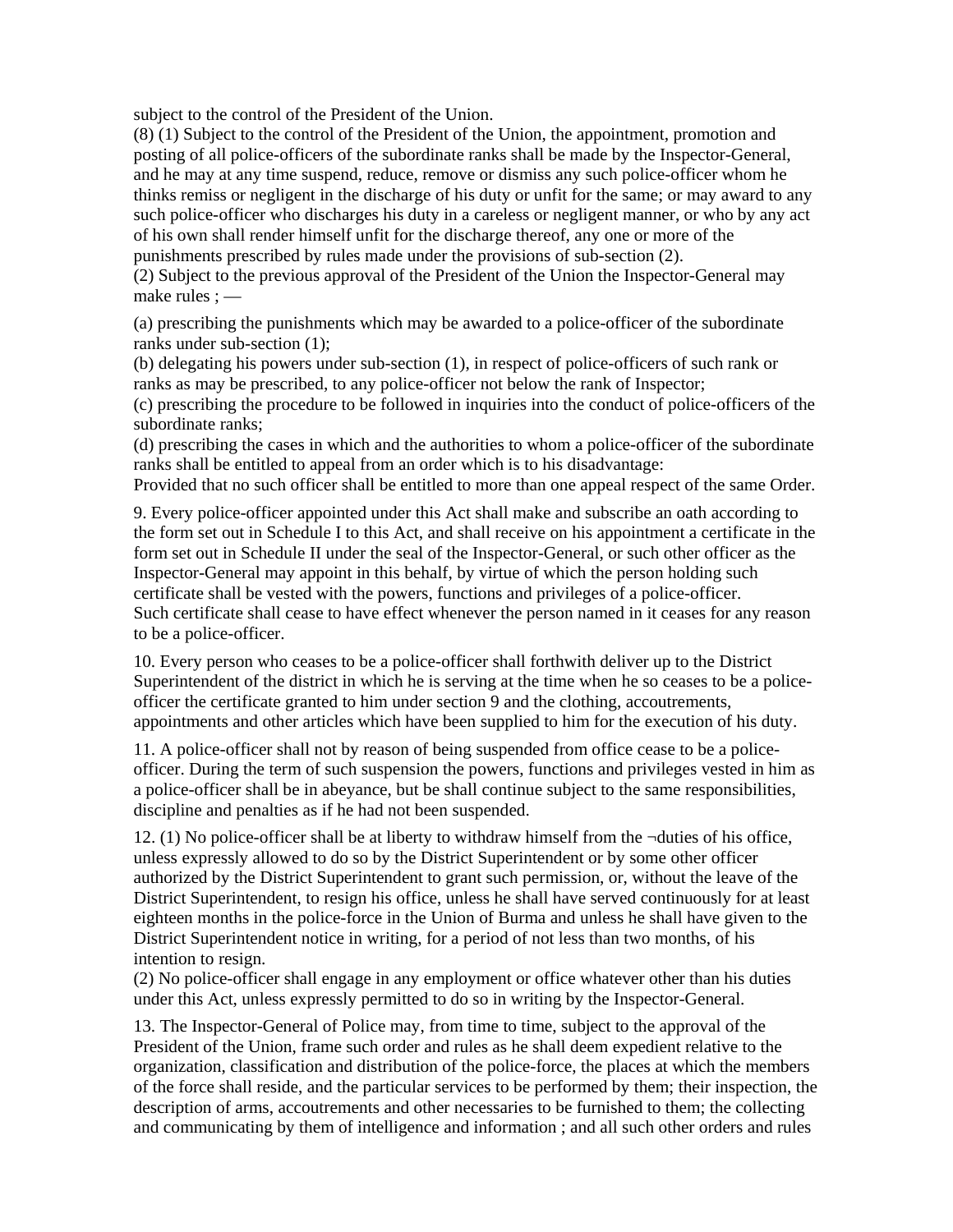relative to the police-force as the Inspector-General shall, from time to time, deem expedient for preventing abuse or neglect of duty, and for rendering such force efficient in the discharge of its duties.

14. Nothing in this Act shall affect any village police-officer unless such officer shall be enrolled as a police-officer under this Act. When so enrolled, such officer shall be bound by the provisions of section 16.

No village police-officer shall be enrolled without his consent.

15. Notwithstanding anything contained in this Act or in the Rangoon Police Act, but subject to any general or special orders which the President of the Union may make in this behalf, a member of the police-force of any part of the Union of Burma may discharge the functions of a police-officer in any other part of the Union of Burma, and shall, while so discharging such functions, be deemed to be a member of the police-force of such other part and be vested with the privileges, powers and functions, and be subject to the liabilities, of a member of the policeforce of such other part.

#### CHAPTER III.

## POWERS AND DUTIES OP POLICE-OFFICERS.

16. Police-officers enrolled under this Act shall not exercise any authority except the authority provided for a police-officer under this Act and any other law for the time being in force.

17. Every police-officer shall, for all purposes, be considered to be always on duty, and may at any time be employed as a police-officer in any part of the general po1ice-district.

18. It shall be the duty of every police-officer promptly to obey and execute all orders and warrants lawfully issued to him by any competent authority, and to, take lawful measures —

(i) to collect and communicate intelligence affecting the public peace;

(ii) to prevent the commission of offences and public nuisances;

(iii) to detect and bring offenders to justice;

(iv) to apprehend all persons whom he is legally authorized to apprehend and for whose apprehension sufficient ground exists;

(v) to regulate processions and assemblies in public places;

(vi) to regulate the traffic upon public thoroughfares and remove obstructions therefrom;

(vii) to preserve order and decorum in public places, in places of public resort and in assemblies for public amusements;

(viii) to protect unclaimed or lost property and to find the owners thereof;

(ix) to take charge of and impound stray animals;

(x) to assist in the protection of life and property at fires;

(xi) to protect public property from loss or injury;

(xii) to attend criminal Courts and assist the Magistrates in keeping order therein;

(xiii) to execute warrants of arrest and serve summonses and notices wherever specially directed by a Magistrate to do so.

It shall be lawful for every police-officer, for any of the purposes mentioned in this section, without warrant to enter and inspect any pawnshop, drinking shop, gaming-house or other place of resort of loose and disorderly characters.

19. Police-officers shall in the performance of their duties have free admission to all places of public resort and assemblies for public amusement while open to any section of the public.

20. It shall be the duty of every police-officer to take charge of all unclaimed property, and to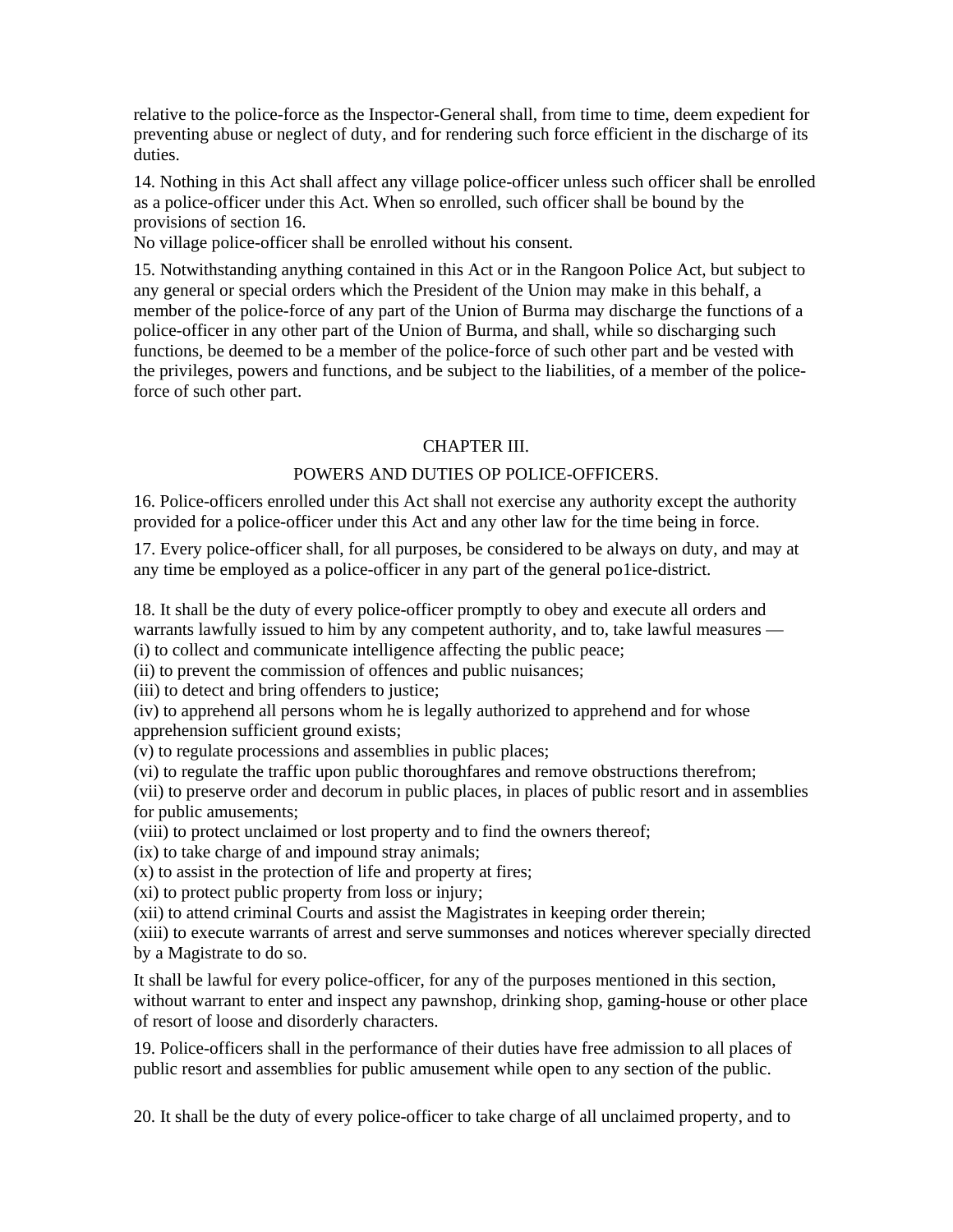furnish an inventory thereof to the District Magistrate, and the shall be guided as to the disposal of such property by such orders as he shall receive from the District Magistrate.

21. (1) The District Magistrate may detain any such property as is referred to in section 20, and issue a proclamation, specifying the articles of which it consists, and requiring any person who has any claim thereto to appear and establish his right to the same within six months from the date of such proclamation.

(2) The provisions of section 525 of the Code of Criminal Procedure shall be applicable to property referred to in this section.

22. (1) If no person shall within the period allowed claim such property, or the proceeds thereof, if sold, it may, if not already sold under sub-section (2) of the last preceding section, be sold under the orders of the District Magistrate,

(2) The sale-proceeds of property sold under the preceding sub-section, and the proceeds of property sold under section 21, to which no claim is established shall be at the disposal of the Government.

#### CHAPTER IV.

#### SPECIAL PROVISIONS FOR ADDITIONAL POLICE AND DISTURBED AREAS.

23. Whenever any railway, canal or other public work, or any manufactory or commercial concern shall be carried on, or be in operation in any part of the Union of Burma, and it shall appear to the Inspector-General that the employment of an additional police-force in such place is rendered necessary by the behaviour or reasonable apprehension of the behaviour of the persons employed upon such work, manufactory or concern, it shall be lawful for the Inspector-General, subject to the control of the President of the Union, to depute such additional force to such place, and to employ the same so long as such necessity shall continue , and to make orders, from time to time, upon the person having the control or custody of the funds used in carrying on such work, manufactory or concern, for the payment of the extra force so rendered necessary, and such person shall thereupon cause payment to be made accordingly.

24. (1) Subject to the control of the President of the Union, the Inspector-General of Police, and any Deputy Inspector-General or Assistant Inspector-General, may, on the application of any person showing the necessity thereof, depute any additional number of police-officers to keep the peace at any place within the general police-district, and for such time as shall be deemed proper, and such force shall be exclusively under the orders of the District Superintendent of Police of the district in which the said force is serving. Such force shall be at the charge of the person making the application:

Provided that it shall be lawful for the person on whose application such deputation shall have been made, on giving one month's notice in writing to the Inspector-General, Deputy Inspector-General or Assistant Inspector-General, as the case may be, to require that the police-officers so deputed shall be withdrawn, and such person shall be relieved from the charge of such additional force from the expiration of such notice.

(2) Subject to the control of the District Magistrate, a District Superintendent Police may exercise the powers conferred on the Inspector-General by sub-section (1) within the limits of his district.

25. (1) The President of the Union may, by proclamation to be published in the Gazette and in such other manner as the President of the Union shall direct, declare that any area specified in the proclamation has been found to be in a disturbed or dangerous state, or that, from the conduct of the inhabitants of such area or of any class or section of such inhabitants, it is expedient to increase the number of police.

(2) On the issue of such a proclamation, the Inspector-General of Police, or any other police-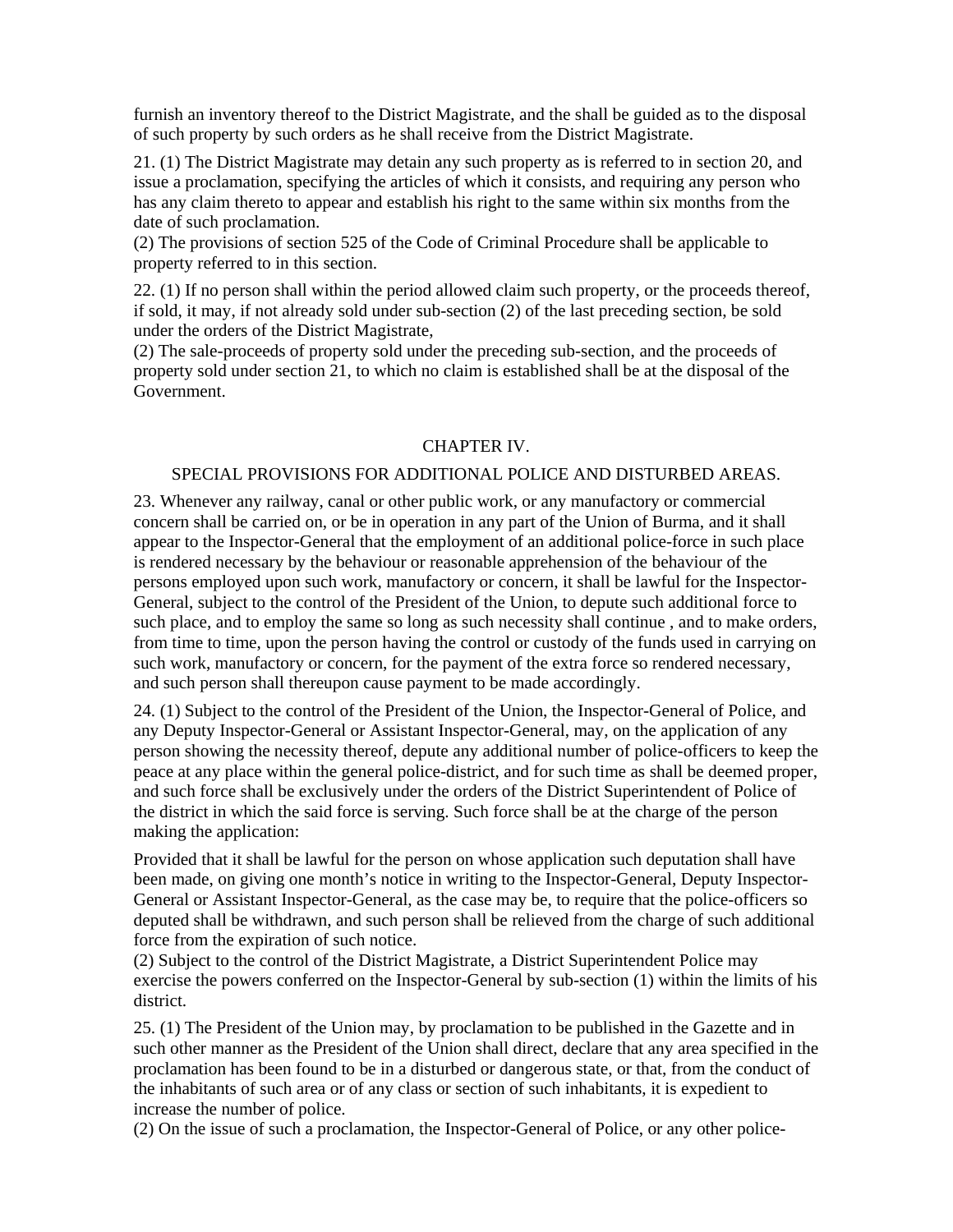officer authorized by the President of the Union in this behalf, may, with the sanction of the President of the Union, employ any police-force in addition to the ordinary fixed complement, to be quartered in the area specified in such proclamation as aforesaid.

(3) Subject to the provisions of sub-section (5) of this section, the cost of such additional policeforce shall be borne by the inhabitants of the area specified in the proclamation.

(4) The District Magistrate, after such enquiry as he may deem necessary, shall apportion such cost among the inhabitants who are, as aforesaid, liable to bear the same and who shall not have been exempted under the next succeeding sub-section. Such apportionment shall be made according to the Magistrate's judgment of the respective means within such area of such inhabitants.

(5) The President of the Union may, by order in writing, exempt any person or class or section of such inhabitants from liability to bear any portion of such cost.

(6) Every proclamation issued under sub-section (1) shall state the period for which it is to remain in force, but it may be withdrawn at any time or con¬tinued from time to time for a further period or periods, as the President of the Union may in each case think fit to direct.

Explanation.— For the purposes of this section and of section 26, inhabitants" shall include persons who themselves or by their agents or servants occupy or bold land or other immovable property within such area, and landlords who themselves or by their agents or servants collect rents direct from tenants or occupiers in such area, notwithstanding that they do not actually reside therein.

26. (1) If, in any area in regard to which any proclamation published under section 25 is in force, death or grievous hurt or loss of, or damage to, property has been caused by or has ensued from the misconduct of the inhabitants of such area, or any class or section of them, any person, being an inhabitant of such area, who claims to have suffered injury from such misconduct may make, within one month from the date of the injury or such shorter period as may be prescribed, an application for compensation to the District Magistrate of the district within which such area is situated.

(2) Thereupon the District Magistrate may, with the sanction of the President of the Union, after such enquiry as he may deem necessary, and whether any additional police-force has or has not been quartered in such area under section 25, —

(a) declare the persons to whom injury has been caused by or has ensued from such misconduct; (b) fix the amount of compensation to be paid to such persons and the manner in which it is to be distributed among them ; and

(c) assess the proportion in which the same shall be paid by the inhabitants of such area (other than the applicant) who shall not have been exempted from liability to pay under sub-section (3):

Provided that the District Magistrate shall not make any declaration or assessment under this sub-section unless he is of opinion that such injury as aforesaid has arisen from a riot or unlawful assembly within such area, and that the person who suffered the injury was himself free from blame in respect of the occurrences which led to such injury.

(3) The President of the Union may, by order in writing, exempt any persons or class or section of such inhabitants from liability to pay any portion of such compensation.

(4) Every declaration or assessment made or order passed by the District Magistrate under subsection (2) shall be subject to revision by the President of the Union, but save as aforesaid shall be final.

(5) No civil suit shall be maintainable in respect of any injury for compensation has been awarded under this section.

27. When it shall appear that any unlawful assembly, or riot or disturbance of the peace has taken place, or may be reasonably apprehended, and that police-force ordinarily employed for preserving the peace is not sufficient for its preservation and for the protection of the inhabitants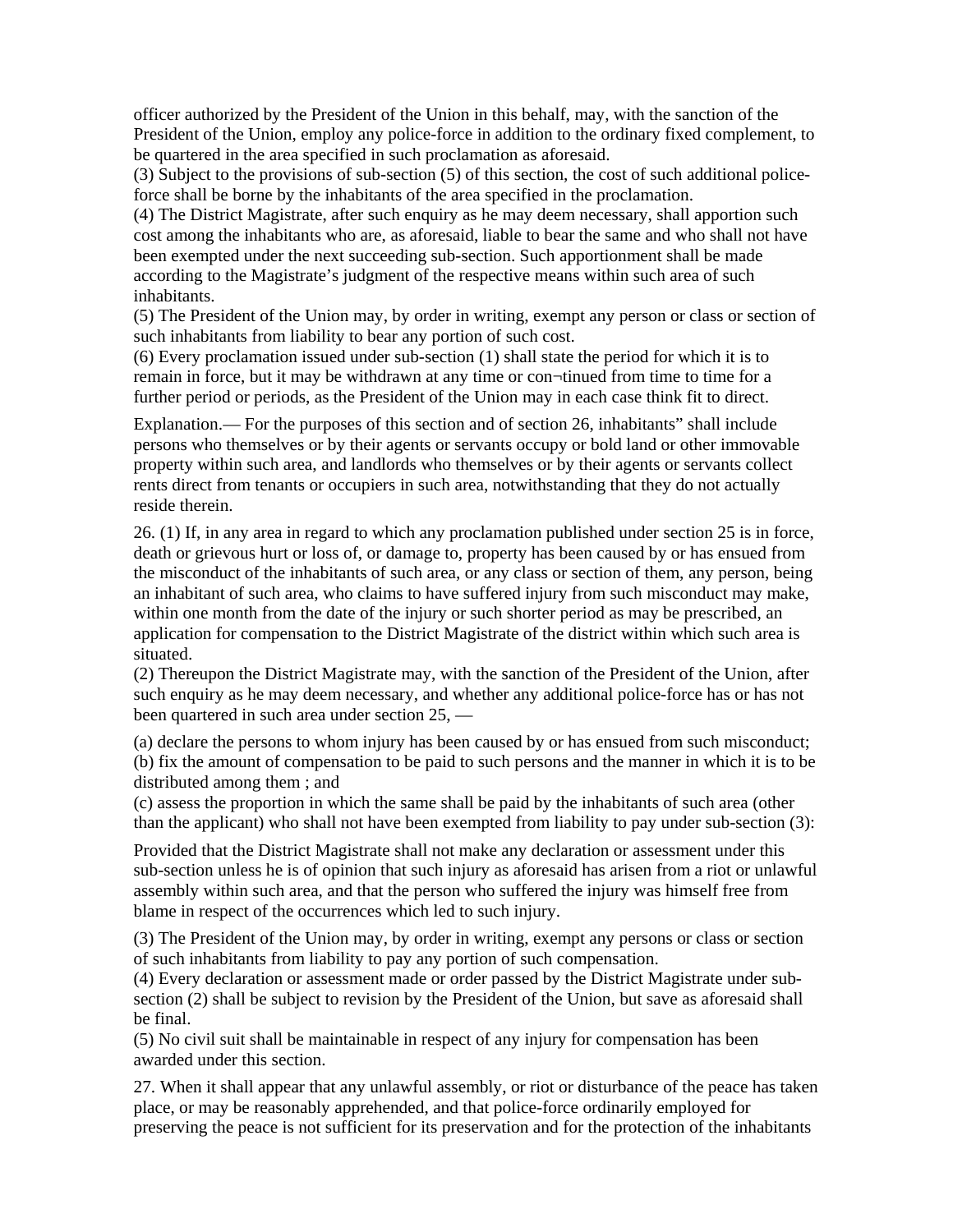and the security of property in the place where such unlawful assembly or riot or disturbance of the peace has occurred, or is apprehended, any police-officer not below the rank of Inspector may apply to the nearest Magistrate to appoint so many of the residents of the neighbourhood as such police-officer may require to act as special police-officers for such time and within such limits as be shall deem necessary; and the Magistrate to whom such application is made shall, unless he sees cause to contrary, comply with the application.

28. (1) The District Magistrate may, on the application of the District Superintendent of Police, appoint so many of the inhabitants of the district as the District Superintendent may require to be special police reserve officers, notwithstanding that a breach of the public peace has not taken place or is not reasonably apprehended:

Provided that no person shall .be appointed as a special police reserve officer against his will. (2) Every special police reserve officer may be called out by the District Superintendent of the district in which he resides, for training or for the protection of its inhabitants and the security of property therein, and for the general preservation of the public peace therein; but no such officer shall be employed for any other purpose without his consent and the District Magistrate's permission in writing.

29. The Inspector-General of Police may, subject to the control of the President of the Union, frame such orders and rules as he shall deem expedient relating to the organization, conditions of appointment and service, duties, discipline, arms, accoutrements and clothing of the special police reserve officers appointed under section 28, and generally for the purpose of rendering such officers efficient in the discharge of their duties and for preventing abuse of power or neglect of duty.

30. Every special police-officer appointed under section 27, and every special police reserve officer who has been called out under sub-section (2) of section 28, shall have the same powers, privileges and protection, be amenable to the same penalties, be subordinate to the same officers of police, and be liable to perform the same duties in connection with the preservation of the public peace and the protection of life and property in the district in which he resides, as the ordinary officers of police.

#### CHAPTER V.

#### MAINTENANCE OF LAW AND ORDER.

31. (1) The District Superintendent or any Assistant or Deputy Superintendent of Police, may, as occasion requires, direct the conduct of all assemblies and processions on the public roads, or in the public-streets or thoroughfares, and prescribe the routes by which, and the times at which, such processions may pass.

(2) The District Superintendent or any Assistant or Deputy Superintendent may also, on being satisfied that it is intended by any persons or class of persons to convene or collect an assembly in any such road, street or thoroughfare, or to form a procession, which would, in his opinion, be likely to cause a breach of the peace if uncontrolled, require by general or special notice that the persons convening or collecting such assembly or directing or promoting such procession shall apply for and obtain a licence.

(3) On such application being made, he may issue a licence specifying the names of the licensees and defining the conditions on which alone such assembly or such procession is to be permitted to take place and otherwise giving effect to this section.

(4) The District Superintendent or any Assistant or Deputy Superintendent may also regulate, by the issue of a licence or otherwise, the extent to which music may be used in the streets on the occasion of festivals and ceremonies.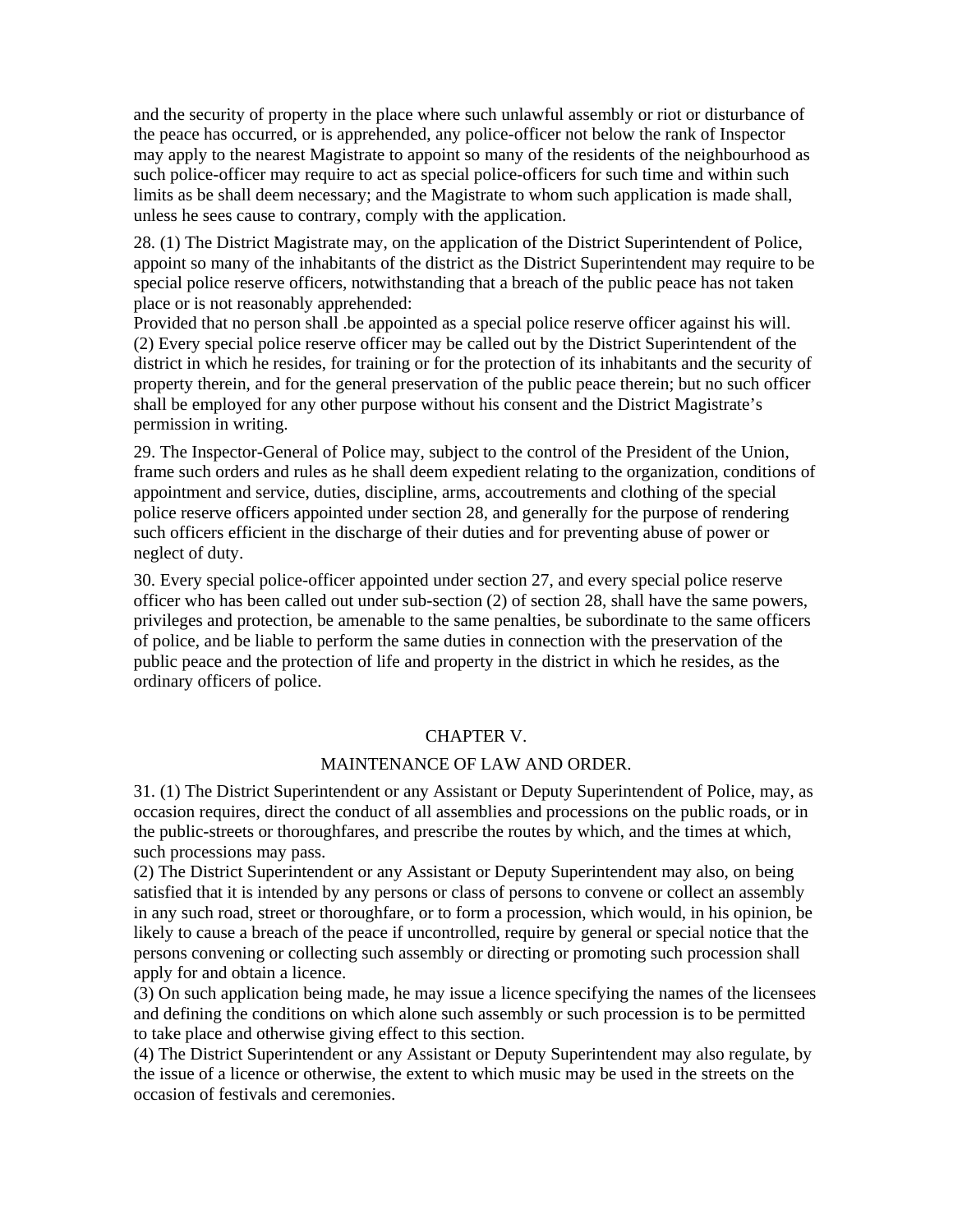32. (1) Any Magistrate or District Superintendent or Assistant or Deputy Superintendent of Police, or Inspector or officer in charge of a police-station, may stop any procession which violates the conditions of a licence granted under section 31 and may order it or any assembly which violates any such condition as aforesaid to disperse.

(2) Any procession or assembly which neglects or refuses to obey any order given under subsection (1) shall be deemed to be an unlawful assembly.

33. It shall be the duty of the police to keep order on the public roads, and in the public streets, thoroughfares, bathing and landing places, and at all other places of public resort, and to prevent obstruction on the occasions of assemblies and processions on the public roads and in the public streets, or in the neighborhood of places of worship during the time of public worship, and in any case when any road, street, thoroughfare, bathing or landing place may be thronged or may be liable to be obstructed.

34. No person shall, on any road or in any open place or street or thoroughfare within the limits of any local area to which this section has been extended, commit any of the following acts to the obstruction, inconvenience, annoyance, risk, danger or damage of the residents or passers-by, namely : —

(1) riding or driving any cattle recklessly or furiously or training or breaking any horse or other cattle;

(2 ) slaughtering any cattle or cleaning any carcass;

(3) wantonly or cruelly beating or torturing any animal;

(4) keeping any cattle or conveyance of any kind standing is required for loading or unloading or for taking up or setting down passengers or leaving any conveyance in such a manner as to cause, any inconvenience or danger to the public;

(5) exposing any goods for sale;

(6) throwing or placing any dirt, filth, rubbish, or any stones or building materials, or constructing any cow-shed, stable or similar structure, or causing any offensive matter to run from any house, factory, dung heap, or other place;

(7) being found drunk or riotous or incapable of taking care of himself, or behaving in a disorderly manner or using any abusive, insulting or obscene words or gestures whereby a breach of the peace or a public nuisance may be caused;

(8) willfully and indecently exposing his person, or any offensive deformity or disease or committing nuisance by easing himself, or by bathing or washing in any tank or reservoir not being a place set apart for¬ that purpose ; or

(9) neglecting to fence in or duly protect any well, tank or other dangerous place or structure.

35. (a) Any person found armed with any dangerous or offensive instrument whatsoever, who is unable to give a satisfactory account of his reasons for being so armed ;

(b) any reputed thief found between sunset and sunrise remaining or loitering in any bazaar, street, road, yard, thoroughfare or other place, who is unable to give a satisfactory account of himself ;

(c) any person found between sunset and sunrise having his face covered or otherwise disguised, who is unable to give a satisfactory account himself;

(d) any person found within the precincts of any dwelling-house other building whatsoever, or in any back-drainage space, on board any vessel, without being able satisfactorily to account for his presence therein ; and

(e) any person having in his possession, without lawful excuse, any implement of housebreaking,

may be taken into custody by any police-officer without a warrant, and shall be punishable on conviction with imprisonment for a term which may extend to three months.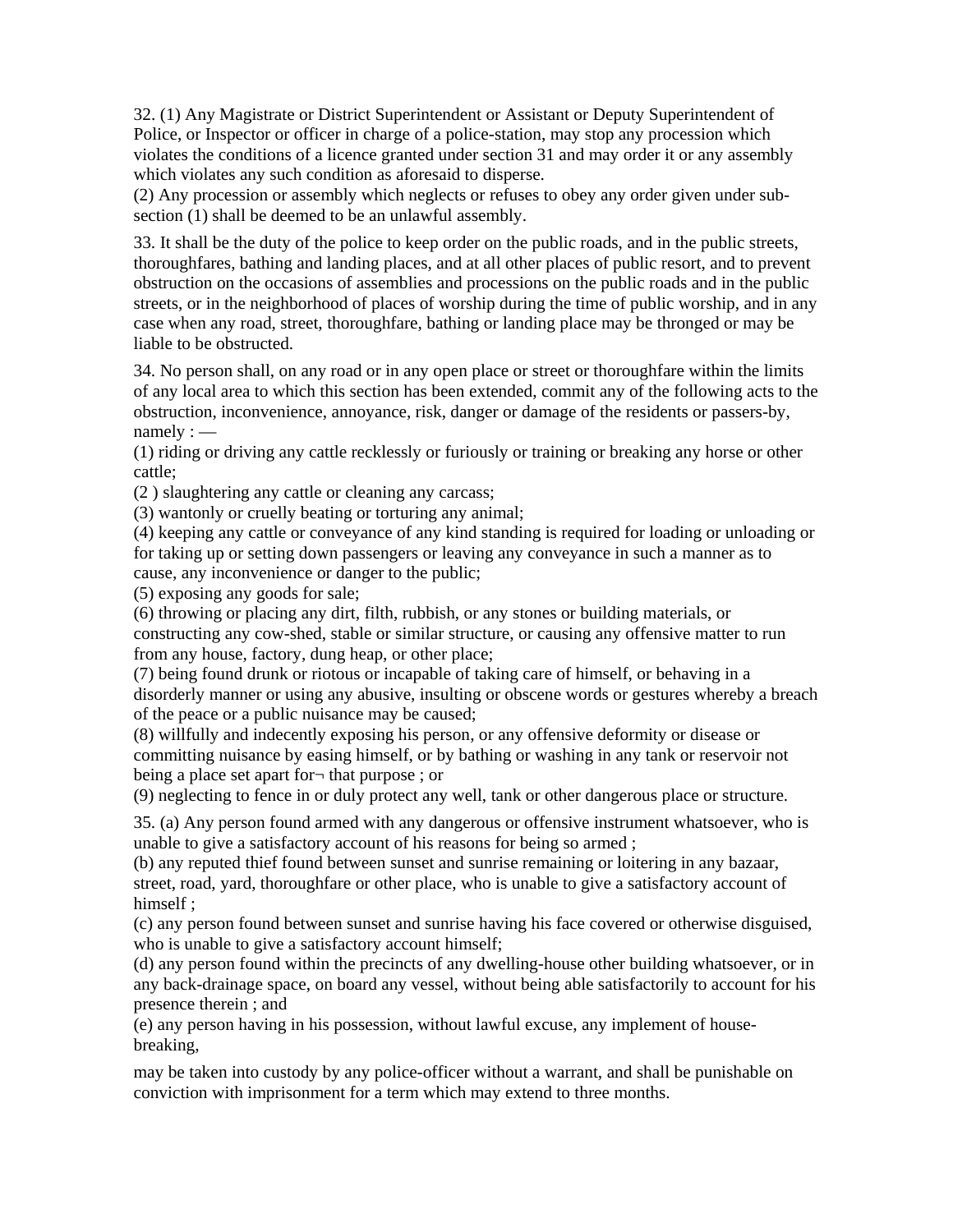36. Whoever has in his possession or conveys in any manner anything which may reasonably be suspected to be stolen property, as defined in section 410 of the Penal Code, may be taken into custody by any police-officer without a warrant, and shall, if he fails to account satisfactorily for his possession of the same, be punishable with imprisonment for a term which may extend to three months, or with fine, or with both.

37. (1) Whenever any person is convicted of an offence under section 35 or section 36, and it is deemed necessary to require such person to execute a bond for his good behaviour, the convicting Court at the time of passing sentence on such person, or an appellate Court on appeal, or the High Court in exercise of its revisional powers, may order such person to execute a bond, with or without sureties, for his good behaviour during such period not exceeding one year, and for such amount, as it thinks fit to fix:

Provided that —

(i) the amount of such bond shall be fixed with due regard to the circumstances of the case and shall not be excessive ; and

(ii) when the person so convicted is a minor, the bond shall be executed only by his sureties.

(2) If the conviction is set aside on appeal or otherwise, the bond so executed shall become void.

(3) The provisions of sections 120 to 126A, inclusive, and 514, 514A, 514B, 515 of the Code of Criminal Procedure shall apply in the case of any security so required under this section: Provided that the imprisonment for failure to give the security so required shall always be rigorous.

38. The District Magistrate may, by an order in writing publicly promulgated or addressed to individuals,—

(a) prohibit the carrying of d has of a kind exempted from the provisions of the Arms Act, bludgeons, loaded-sticks, hunting crops, clasp-knives of a specified size, or other offensive instruments, in any public place;

(b) whenever and for such time as he shall consider necessary for the preservation of the public peace or safety, prohibit —

(i) the carrying, collection and preparation of stones or other missiles or instruments or means of casting or impelling missiles;

(ii) the exhibition of persons or of corpses, or figures or effigies, in any public place; -

(iii) the public utterance of cries, singing of songs and playing of music; and

(iv) the delivery of harangues, the use of gestures or mimetic representations, and the preparation, exhibition or dissemination of pictures, symbols, placards, or of any other object or thing, when such action, object or thing may be of a nature to outrage morality or decency, or, in the opinion of the District Magistrate, may probably inflame religious animosity or hostility between different classes, or incite to the commission of an offence, to a disturbance of the public peace, or to resistance to or contempt of the law or of any lawful authority.

39. Save as provided by any other law for the time being in force, no person shall, without a licence issued by the District Superintendent of Police or otherwise than in accordance with such conditions as may from time to time be imp3sed by him, play or operate or permit to be played or operated, in furtherance of or in connection with or in pursuance of his trade or business, any mechanical instrument or any device for the production of music or of the sound of the human voice or of other sounds:

Provided that nothing in this section shall apply to the playing or operating of such instruments or devices by professional musicians or actors for the purposes of bonâ fide rehearsals in the pursuance of their profession.

40. Whoever — (i) begs or applies for alms for himself; or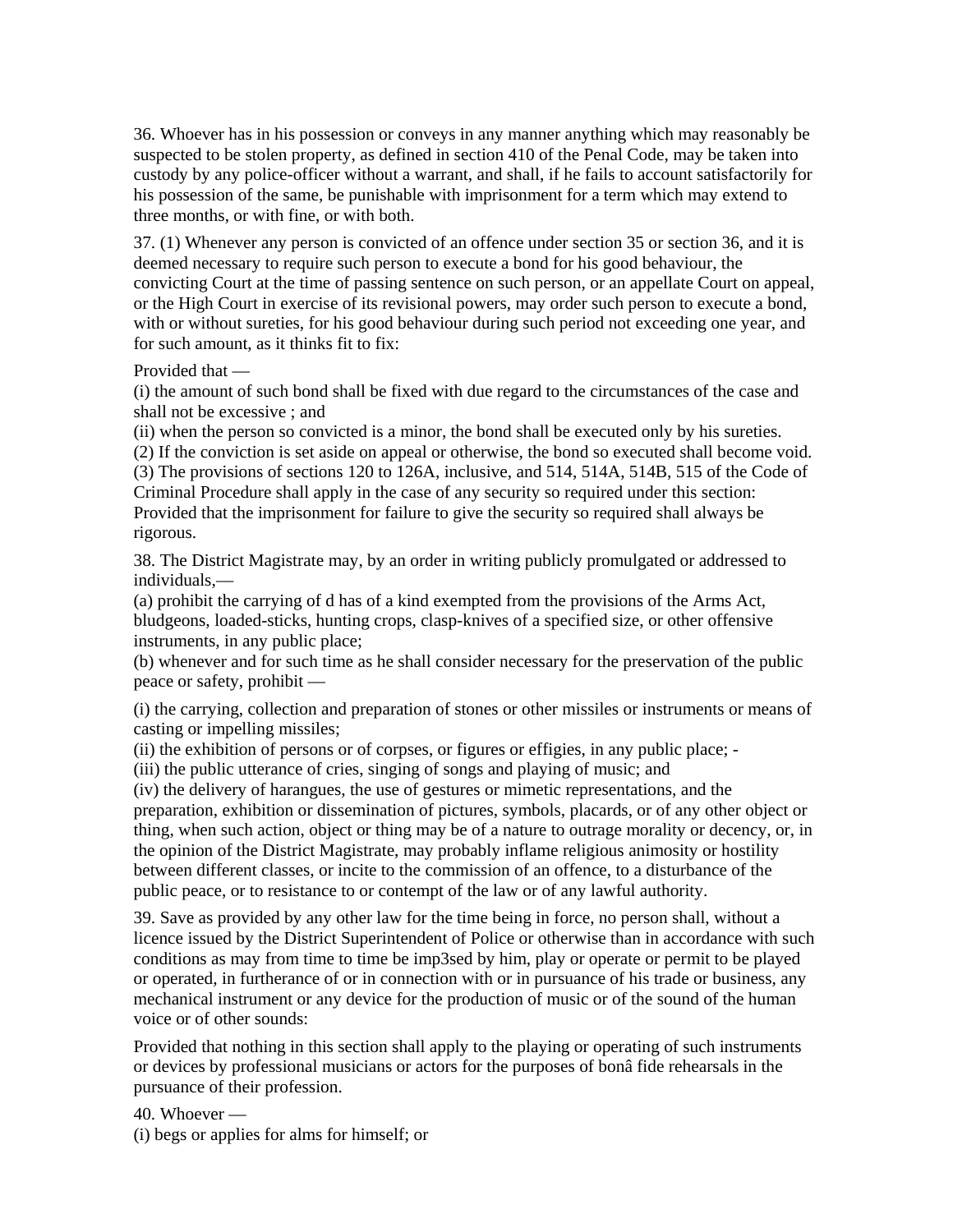(ii) seeks for or obtains alms by means of any false statement or pretence, or (iii) exposes or exhibits any sore, wound, bodily ailment or deformity with the object of exciting charity or of obtaining alms,

shall be punishable with fine which may extend to fifty rupees, or with imprisonment which may extend to one month, or with both.

41. (1) The District Magistrate may direct any person who has been twice convicted of an offence under section 40 to remove himself to such place by such route and within such time as he may prescribe.

(2) If any person so directed under sub-section (1) fails or refuses to remove himself within the time specified, the District Magistrate may cause such person to be arrested and removed in police custody to such place as he may in case direct.

(3) If any person who has been directed to remove himself or has removed under the foregoing sub-sections returns to any place from which be was directed to remove himself or was removed, without the permission in writing of the District Magistrate, he shall be punishable with imprisonment for a term which may extend to two years, or with fine, or with both.

## CHAPTER VI.

#### PENALTIES.

42. Every person, having ceased to be a police-officer under this who shall not forthwith deliver up the certificate granted to him under section and the clothing, accoutrements, appointments and other articles, which have been supplied to him for the execution of his duty, shall be punishable with fine not exceeding two hundred rupees, or with imprisonment for a which may extend to six months, or with both.

43. Any police-officer who —

(a) shall withdraw himself from the duties of his office contrary to the provisions of sub-section (1) of section 12;

(b) shall engage in any employment or office contrary to the provisions of sub-section (2) of section 12:

(c) being absent on leave shall fail, without reasonable cause, to report himself for duty on the expiry of such leave;

(d) shall be guilty of any violation of duty or willful breach or neglects of any rule or order made by a competent authority;

(e) shall be guilty of cowardice ; or

(f) shall offer any unwarrantable personal violence to any person in his custody;

shall he punishable with imprisonment for a term which may extend to threes months, or with fine not exceeding three months' pay, or with both.

44. Any person who knowingly makes a false statement or uses a false document for the purpose of obtaining for himself or any other person employment or release from employment as a police-officer shall be punishable with imprisonment for a term which may extend to three months, or with fine not exceeding one hundred rupees, or with both.

45. Any person appointed as a special police-officer, or any special police reserve officer being called out under sub-section (2) of section 28, who, without sufficient excuse, neglects or refuses to act as such, or to obey such rule, order or direction as may be given to him for the performance of his duties, shall be punishable with fine not exceeding fifty rupees for every such neglect, refusal or disobedience.

46. Every person opposing or not obeying any order issued under section 31, 32 or 33, or violating the conditions of any licence granted by a District Superintendent or Deputy or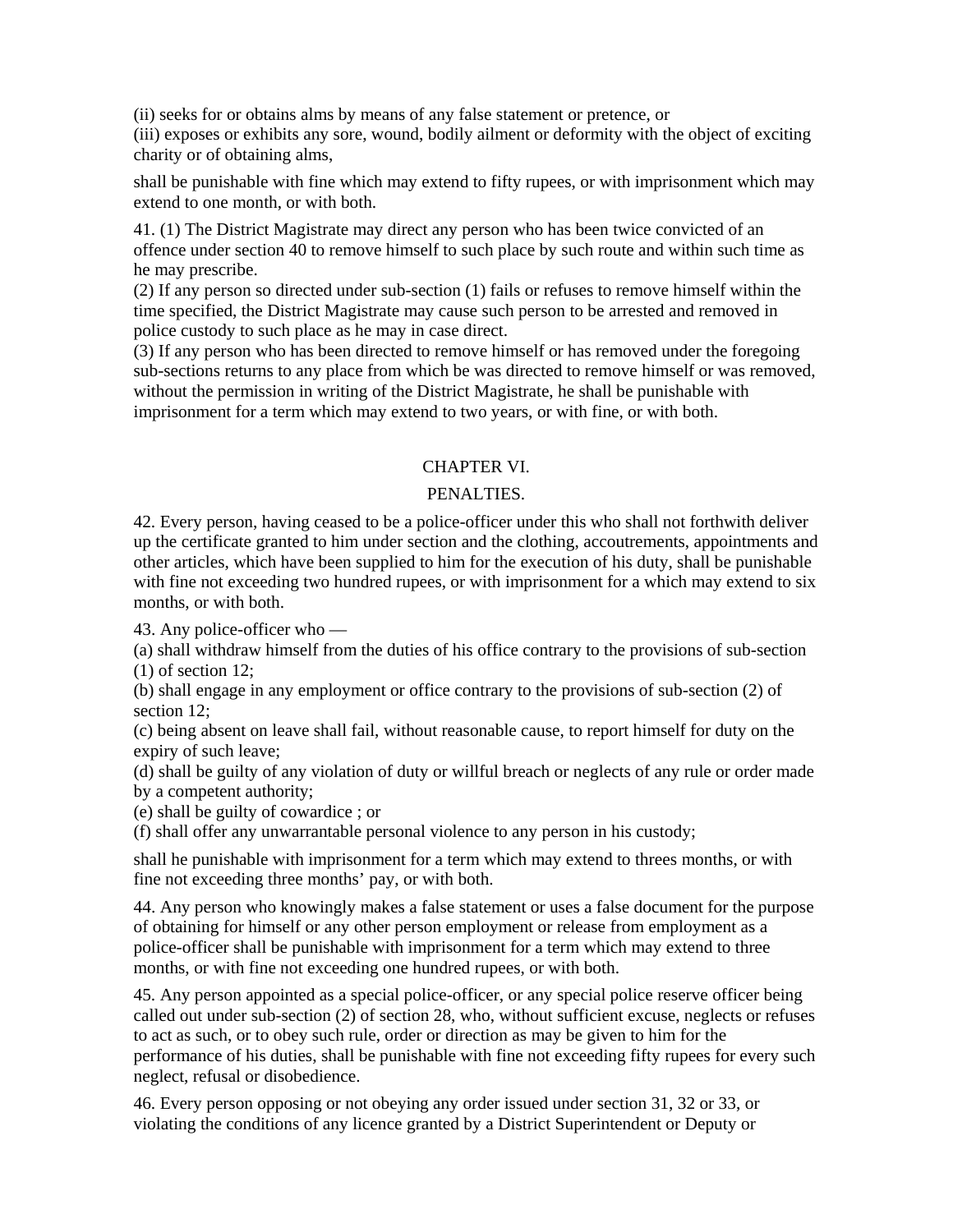Assistant Superintendent of Police for the use of music, or for the conduct of assemblies and processions, shall be punishable with imprisonment for a term which may extend to three months, or with fine not exceeding two hundred rupees, or with both.

47. Any person committing any act prohibited by section 34 shall be punishable with fine not exceeding fifty rupees or with imprisonment not exceeding eight days; and it shall be lawful for any police-officer to take into custody, without a warrant, any person who within his view commits any of the acts specified in the said section:

Provided that, notwithstanding anything contained in section 65 of the Penal Code any person sentenced to fine under this section may be imprisoned in default of payment of such fine for any period not exceeding eight days.

48. Whoever contravenes a prohibition under section 38 shall be punishable with imprisonment for a term which may extend to three months, or with fine not exceeding one hundred rupees, or with both.

49. Whoever plays or operates, or permits to be played or operated, any mechanical instrument or device, in contravention of the provisions of section 39, shall be punishable with fine not exceeding one hundred rupees, or with imprisonment not exceeding eight days, or with both.

## CHAPTER VII.

## MISCELLANEOUS.

50. (1) All moneys payable under sections 23, 24, 25 and 26 shall be recoverable by the District Magistrate in the manner provided by sections 386 and 387 of the Code of Criminal Procedure for the recovery of fines, or by suit in any competent Court.

(2) All moneys paid or recovered under sections 23, 24 and 25 shall form part of the revenues of the Union of Burma.

(3) All moneys paid or recovered under section 26 shall be paid by the District Magistrate to the persons to whom and in the proportions in which the same are payable under that section.

51. All sums paid for the service of process by police-officers, and all rewards, forfeitures and penalties, or shares of rewards, forfeitures and penalties, which, by law, are payable to informers shall, when the information is laid by a police-officer, form part of the revenues of the Union of Burma.

52. All criminal proceedings against any person which may be lawfully brought for anything done or intended to be done under the provisions of this Act, or under the general police-powers hereby given, shall be commenced within three months after the act complained of shall have been committed and not otherwise.

53. No suit shall he instituted in any civil Court against any person for anything done or intended to be done under the provisions of, or under the general police powers given by this Act, unless notice in writing of such suit and of the cause thereof shall have been given to the defendant, or to the District Superintendent of Police to whom the defendant is subordinate, one month at least hi the commencement of such suit:

Provided that no suit shall in any case lie where any such person shall been prosecuted criminally for the same act.

54. When any suit or criminal prosecution is brought against any police officer for any act done by him in such capacity, it shall be lawful for him to plead that such act was done by him under the authority of a warrant issued by a Magistrate.

Such plea shall be proved by the production of the warrant directing the act and purporting to be signed by such Magistrate, and the suit shall thereupon be dismissed or the accused shall be discharged, as the case may be, notwithstanding any defect of jurisdiction in the Magistrate who issued the warrant: